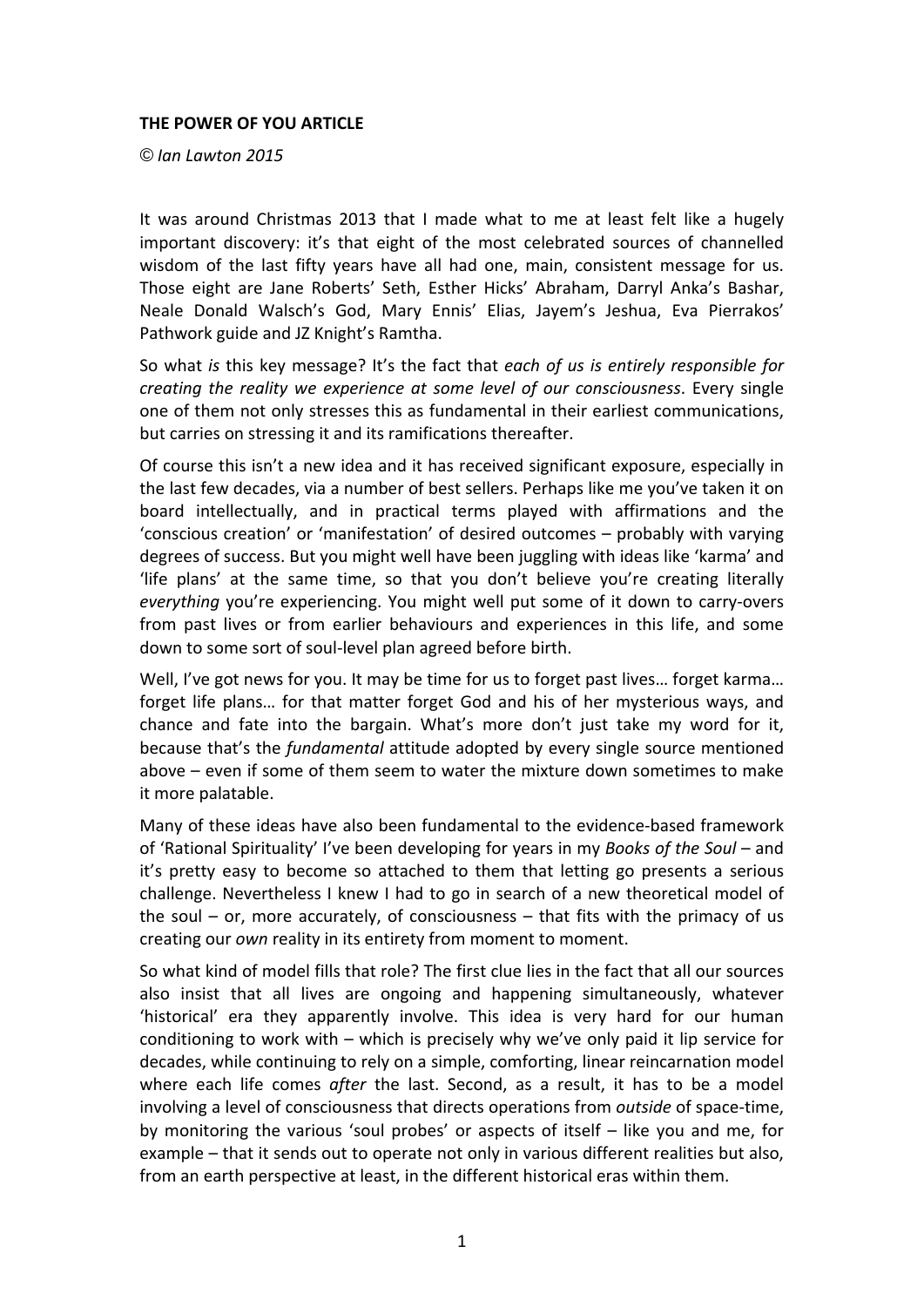Some have referred to this level of consciousness as the 'oversoul' or 'higher self', but these terms can be confusingly used in different contexts – which is why I use the word *super*soul, the title of the first book in this series and of the series itself. The concept of the supersoul is primarily based on the supporting evidence of a number of the best‐known out‐of‐body explorers of the last hundred years – each of whom encountered what initially appeared to be a being of such wisdom and energetic power that it could easily have been mistaken for God or 'source' itself, until on repeated exposure they came to realise it was actually a higher aspect of *themselves*.

Fortunately for me, the revelation that we're entirely responsible for creating all aspects of the reality we experience coincided with a revision of the models of consciousness I'd just developed for *Supersoul*. What's more the new 'synthesised' model of supersoul consciousness I came up with for a heavily revised second edition is entirely based on simultaneous lives – to such an extent that the idea of having *many* lives only makes sense if we adopt our supersoul level of consciousness. Under this new model there's no karma carried over from other lives, and each soul probe is entirely responsible for the reality it's creating for itself in each moment of now. 'Past' lives we appear to connect with under regression or spontaneously then become those of 'resonant souls' from our same supersoul collective, with whom we have an especially close connection because of strongly shared traits or challenges.

In addition, if all lives are simultaneous, then logically there can be no 'interlife' in which some form of pre-birth planning creates challenges based on the lives that have gone *before*. Instead the only planning under our new model takes the form of the 'birth givens' that are determined by the supersoul for each of its soul probes, which can clearly vary hugely. They encompass our sex, our main psychological and physical traits and propensities – in terms of both challenges and strengths – and the socio‐economic position and geographical location of our parents. On that basis we're here to 'paint the best picture we can with the palette we've been given'. Other than that any pre‐birth planning of events in our *adult* lives, or 'soul contracts' with others, are probably kept to an absolute minimum – to give us maximum free will to direct our experience as we choose.

The result of all this is that, perhaps for the first time, we have a model of supersoul consciousness that's entirely consistent with the primacy of each soul probe's free will to create its own experience in each moment of now, whatever reality or era it's operating in. The simplified tale of linear reincarnation that we've been using for millennia has served a purpose, but perhaps it's now time to remove the somewhat artificial shackles of 'past' lives and especially karma as we move towards a more sophisticated spiritual worldview.

But, notice, this is still *not* a model in which the identity of the individual soul consciousness is totally subsumed into some ill‐defined notion of 'source' or 'universal consciousness'. Instead pioneering out‐of‐body evidence suggests that the supersoul itself represents the ultimate level of divinity that any human being has ever made contact with, either in or out of body. Nor should we forget that there are myriads of *individuated* supersouls sending myriads of *individuated* soul probes just into this version of earth reality – so they're far from the ultimate *source* of consciousness, about which we really can say nothing that isn't pure conjecture.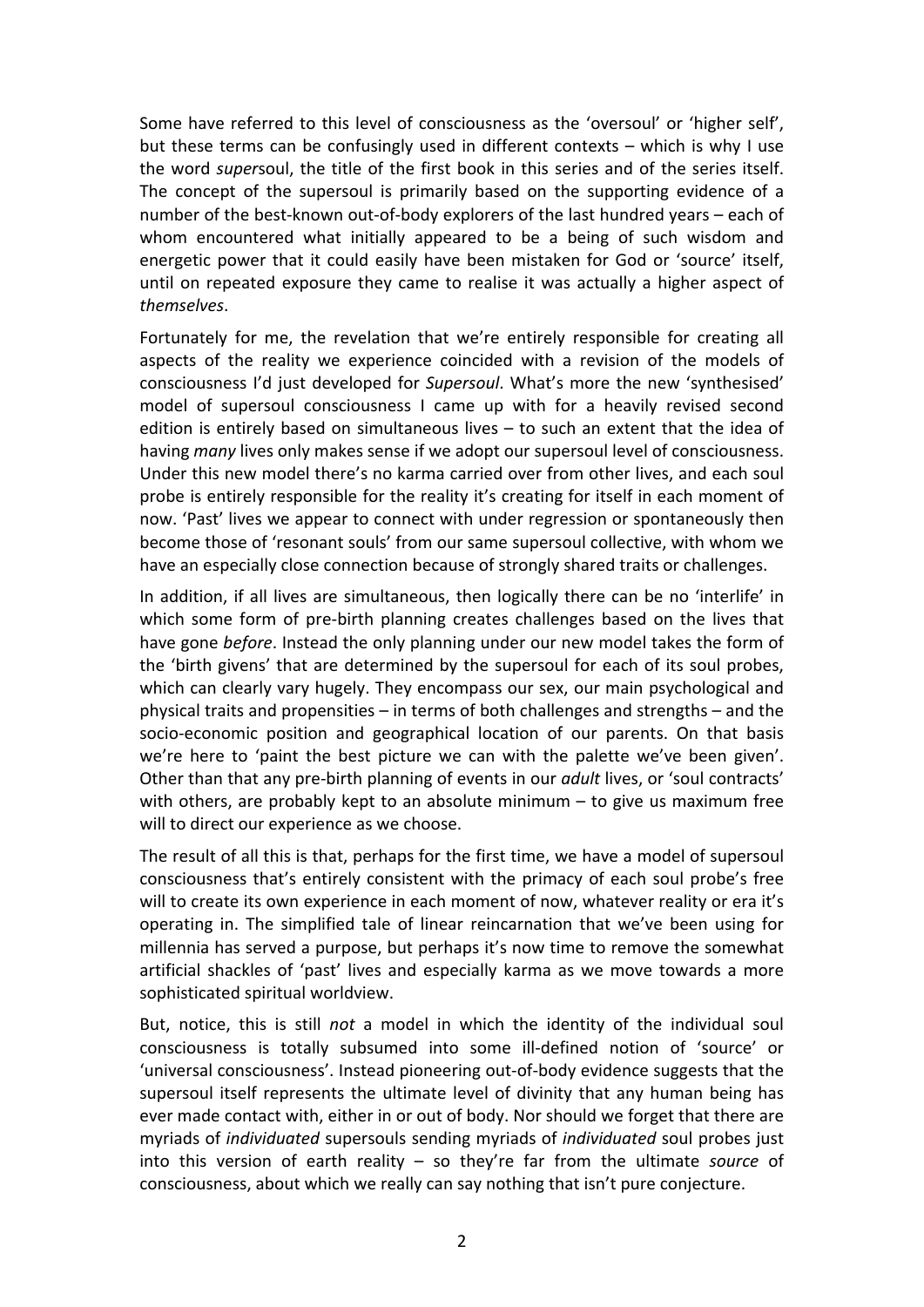All this provides us with a strong and still rational, evidence‐based theoretical framework. But this is of limited interest unless it's able to tell us something that's useful in our everyday lives. Simply by being unaware of our subconscious beliefs and preconceptions we constantly attract undesirable things into our lives. For this reason *The Power of You* concentrates heavily on the importance of *avoiding* the outcomes you *don't* want, just as much as it concentrates on *consciously* attracting the outcomes you *do* want. What's more it stresses the importance of not allowing yourself to be a victim or to feel you're not in control in any shape or form – which is precisely why ideas like karma and life plans *can* have a detrimental effect when they're used to justify being a victim.

*The Power of You* also attempts to tackle a number of tricky objections that are often swept under the carpet in popular manifestation literature – such as why nice people get ill or die early, why our attempts to direct our experience don't always work, why creating abundance for ourselves isn't selfish, and why there's no true competition for resources but potentially unlimited abundance for all – *if* we, both individually and collectively, choose to create that reality for ourselves.

Another fascinating message from our sources is that, at least theoretically, we can change our experience *instantaneously* because time isn't continuous but a 'discrete series of now-moments'. Again this is a hugely difficult concept for us to grasp, but it appears that it's fundamentally accurate nonetheless. If we're to make use of this fact, though, the challenge is to learn to override our natural human programming – which is to use 'past' associations to direct our choices and experiences in the now in those instances where such associations limit us.

Our sources emphasise too just how much power we have to change our experience into *anything* we want. Once we truly appreciate that what we experience as physical reality is only a projection of our own consciousness and beliefs, then we can literally 'move mountains'. Jesus is an obvious example of someone who possessed this level of belief, and it's possible to argue that his whole purpose was to demonstrate that *any of us* can perform supposed 'miracles'. Indeed that each of us is just as divine as he was… or is. But instead we contrived to turn him into a figure of worship vastly superior to ourselves. It's very, very possible that we've turned his teachings upside down… but that's a topic for another article.

Nevertheless, maybe that's why *this* time our channelled sources have chosen *not* to incarnate themselves but to talk through ordinary humans, in the hope we'll be less likely to deify them and more likely to deify ourselves. Because they make it perfectly clear *we ourselves* are the creator gods talked of in myth and legend down through the ages. They say that any of us can choose to remove the blinkers, to stop identifying with the relatively limited aspect of our consciousness that appears to be just living *this* life its focussing on and experiencing, and to reach out to remember, identify with and encompass the unlimited creativity of our infinitely greater, divine self – or supersoul.

What's more it appears that the widespread *remembering* of who we really are, thereby *reclaiming* our divine birthright, is *the* vital ingredient if the current shift in consciousness is to have any real impact on the evolution of humanity as a whole. But, of course, time doesn't really exist… so there's no real hurry.